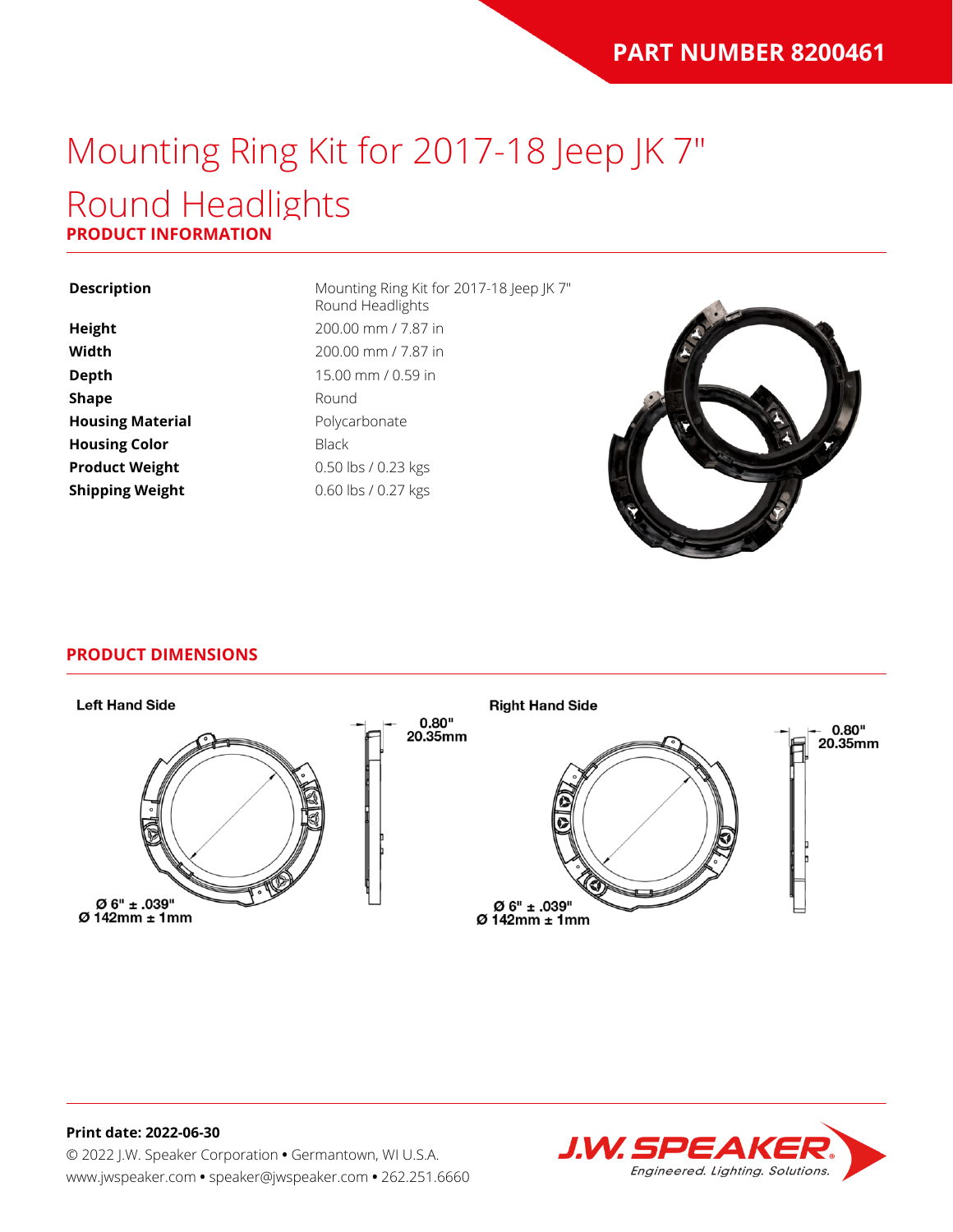# Mounting Ring Kit for 2017-18 Jeep JK 7"

### Round Headlights

**REGULATORY STANDARDS COMPLIANCE**



Buy America Standards Eco Friendly

#### **APPLICATIONS**



### **INSTALLATION & APPLICATION INFORMATION**

#### **The Model 8700 Evolution J2 Series is intended for use on 2007+ Jeep Wranglers & Jeep Wrangler Unlimited.**

Depending on your 2017 Jeep Model, you may need mounting rings to install Model 8700 Evolution J2 LED headlight upgrades. Refer to the table below:

| Jeep Model               | <b>Type of Standard Lights</b> | J.W. Speaker Mounting Ring Kit<br><b>Required for LED Upgrades</b> |
|--------------------------|--------------------------------|--------------------------------------------------------------------|
| Chief                    | LED                            | Yes                                                                |
| Rubicon                  | LED                            | Yes                                                                |
| <b>Rubicon Hard Rock</b> | LED                            | Yes                                                                |
| Rubicon Recon            | LED                            | Yes                                                                |
| Sahara                   | LED                            | Yes                                                                |
| Smoky Mountain           | LED                            | Yes                                                                |
| Winter                   | LED                            | Yes                                                                |
| 75th Anniversary Edition | LED                            | Yes (No, if equipped with halogen)                                 |
| <b>Big Bear</b>          | Halogen                        | No                                                                 |
| Freedom Edition          | Halogen                        | No                                                                 |
| Sport                    | Halogen                        | No                                                                 |
| Sport S                  | Halogen                        | No                                                                 |
| Willys Wheeler           | Halogen                        | No                                                                 |

**Print date: 2022-06-30** © 2022 J.W. Speaker Corporation **•** Germantown, WI U.S.A. www.jwspeaker.com **•** speaker@jwspeaker.com **•** 262.251.6660